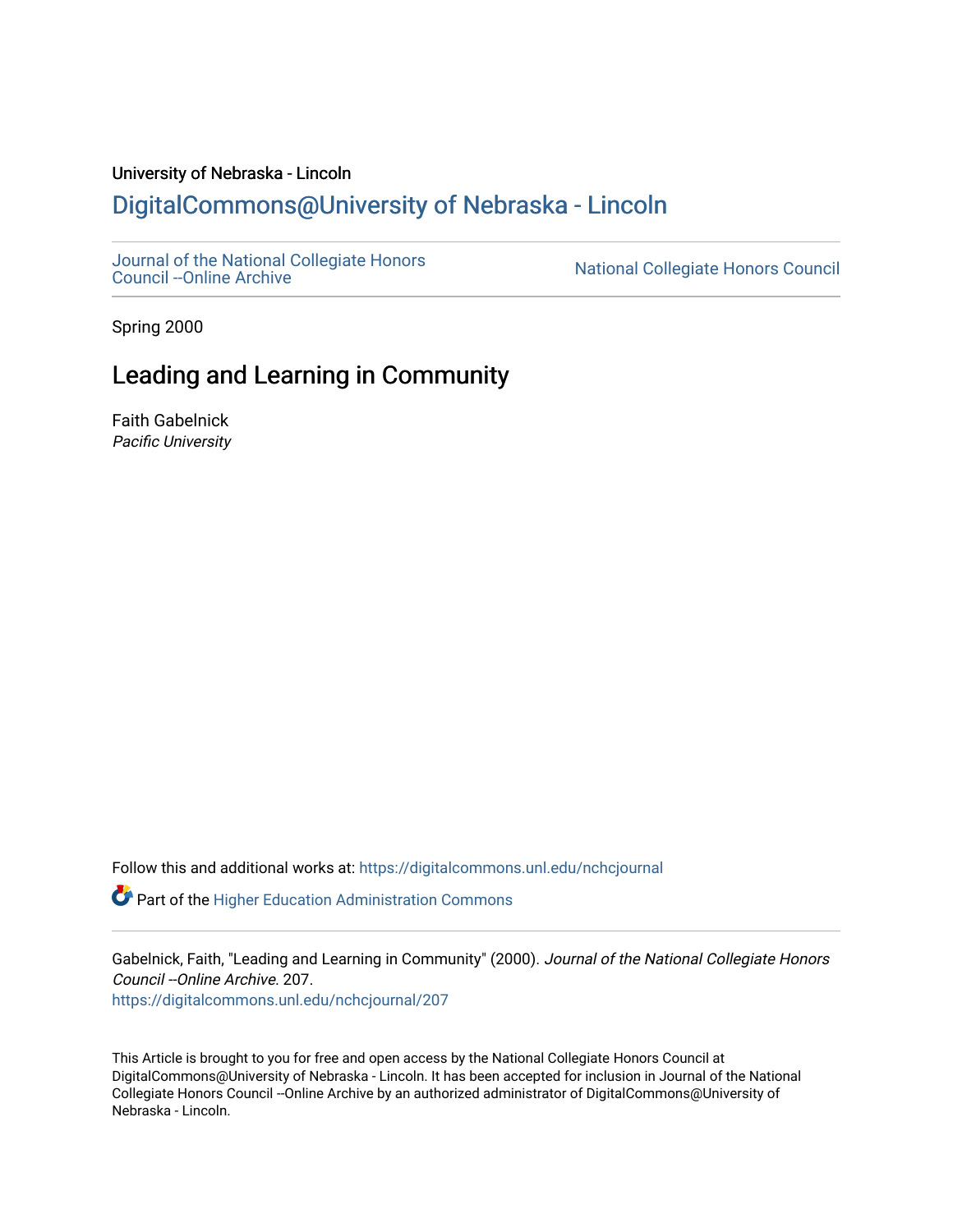# **Leading and Learning in Community**

Faith Gabelnick Pacific University

Real learning gets to the heart of what it means to be human. Through learning we recreate ourselves. Through learning we become able to do something we never were able to do. Through learning we reperceive the world and our relationship to it. Through learning we extend our capacity to create, to be part of the generative process of life.

... Senge, The Fifth Disciple

When faculty and administrators confront challenges of student persistence<br>rates, cross-disciplinary learning, faculty roles and rewards, student<br>through curricular innovation, Learning communities, although no longer a "n rates, cross-disciplinary learning, faculty roles and rewards, student needs for professional and civic education, they often look for "solutions" through curricular innovation. Learning communities, although no longer a "new" response, continue to be initiated as a kind of "silver bullet" because they seem to offer a complex approach that can stimulate or promote a variety of transformations on a campus. Still, learning communities continue to occupy privileged space at colleges and universities. While programs such as Freshman Interest Groups (FIGS) find wide residence and application at large state universities, other types of learning communities that involve linking or clustering courses or that provide a full immersion experience for a student for a quarter, semester or even an entire academic year are relatively few in number on any particular campus. They often reside in special programs or focus on special student populations. In some ways, therefore, the acknowledged versatility of learning communities in a wider institutional setting is compromised by their particular location on that campus. Paradoxically, as the great popularity of the term "learning community" increases, the real sustainability of vigorously constructed learning communities is being challenged. Some faculty and administrators, rushing to get on board a late 20th century initiative, almost turned the idea into a fad, making the concept and its implementation so general, that it ceased to have much potency.

Who takes the lead in establishing and sustaining learning communities is still an issue for discussion nationally. Administrators and faculty, as campus groups, are attracted in almost equal proportions to learning communities, and therefore learning communities continue to enjoy surprising support among both groups (although not necessarily both groups at the same time on the same campus). Sustaining learning communities, however, usually falls to the administration or faculty administrative committees, such as the curriculum committee. Often, learning communities are tied to *personalities* on campus, and when other priorities or opportunities beckon, learning communities may not claim the type of support that they once had on that campus. Leadership and leadership's understanding of the role of learning communities as a subsystem in organizational transformation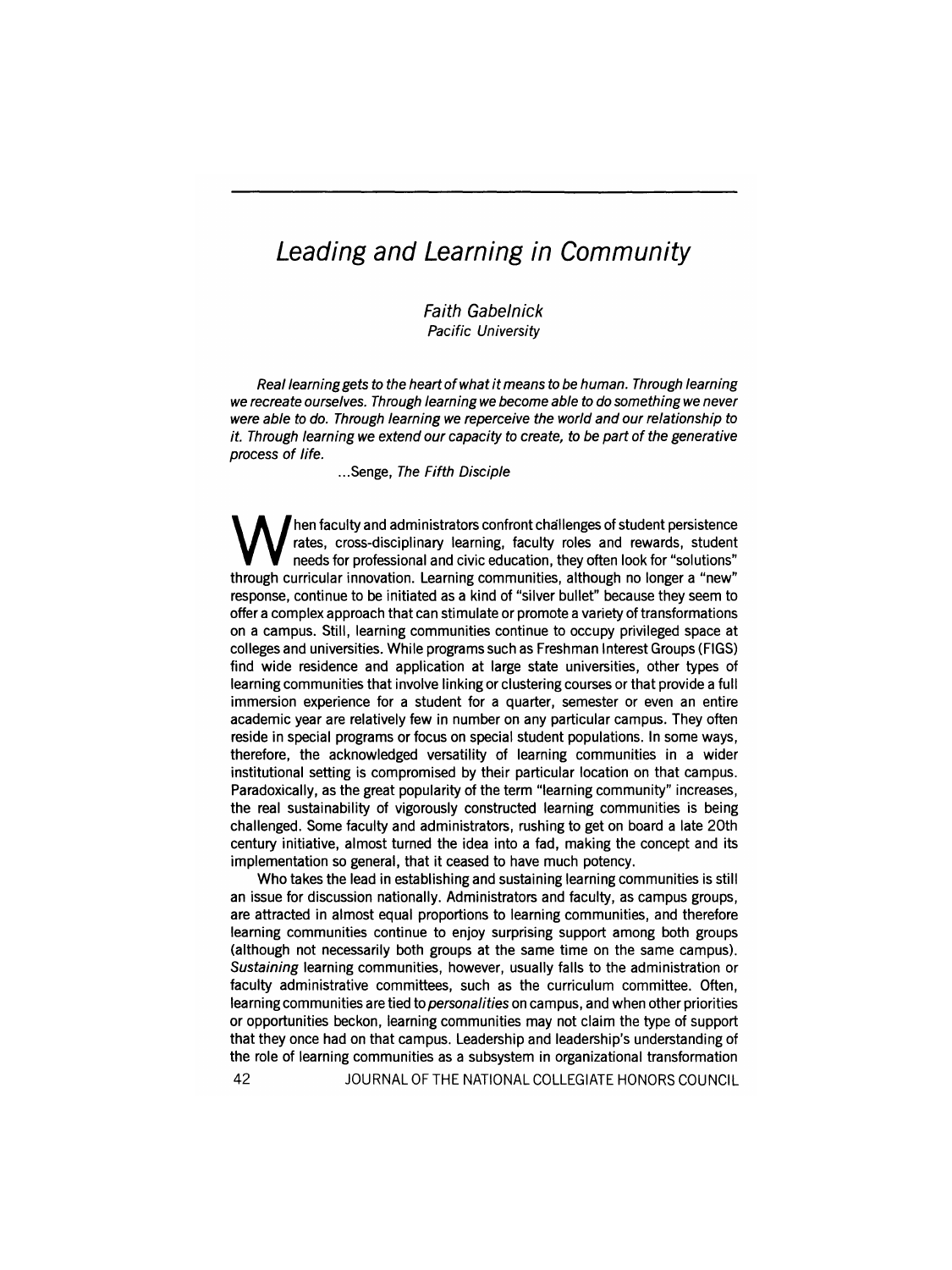efforts thus become central factors in establishing and sustaining learning communities.

In this paper, we shall examine factors that influence the change process and qualities of learning that contribute to transformations on our campuses. We live in a dynamic world of change, but our ambivalence toward this world can serve as an impediment to the very programs or agenda we claim we want to accomplish. In thinking about this phenomenon of change, we offer these ideas about learning and leading in community and link them to the variable successes of learning communities, an acknowledged vehicle for change on our campuses.

## **Creating and Sustaining Change: the Challenge for Leaders**

Joseph Jaworski, inhis book, Synchronicity, explores the many themes, patterns and synchronicitous events that led him to leave his profession as a trial lawyer and pursue a path as a creator and enabler of change. Founder of the American Leadership Forum, Jaworski and others designed a program which brought together a group of young and/or emerging leaders and built them into a community of learners. Using experiential learning, didactic content, professional development seminars, and collaborative projects, Jaworski and his associates purposefully structured a learning experience and environment that fostered an enduring learning community. Those who have completed the ALF program stay in contact with each other, and the "reunions" are opportunities for these lifelong learners to continue to share and learn from each other and to keep track of how they are making a difference in the world.

Jaworski never mentions the phrase "learning community," but he writes about three important elements for creating change in organizations that are directly applicable to creating and sustaining innovations such as learning communities. He notes that three important shifts need to occur in order for us and our organization to change. These shifts are 1) how we see the world; 2) how we understand relationships, and 3) how we make commitments.

#### **How we see the world**

We have been taught to look for predictabilities in our world. We like to label or name the elements of our world, and we like certainty. At the same time, campuses are filled with conversations about future possibilities: how and where we will teach; who will comprise the faculty; what the university or college of the future will look like—structurally and physically; where it will be located; how our students will become engaged in a broader society. Listening or observing these dialogues we conclude that colleges and universities at one level are all about change and development and at another level are conservators of century-old practices and attitudes about the nature and content of knowledge. On the one hand, the traditional academic organizational and governance structures, such as majors or other curricular programs, tenure or even the architecture of universities carry a sense of authority and permanence akin to religious belief. Attempting to tamper with these structural "certainties" is sometimes akin to heresy and carries with it the same types of "deadly" consequences for the leader who introduces change. Yet on the other hand, academics will transform general education or create new

SPRING/SUMMER 2000 43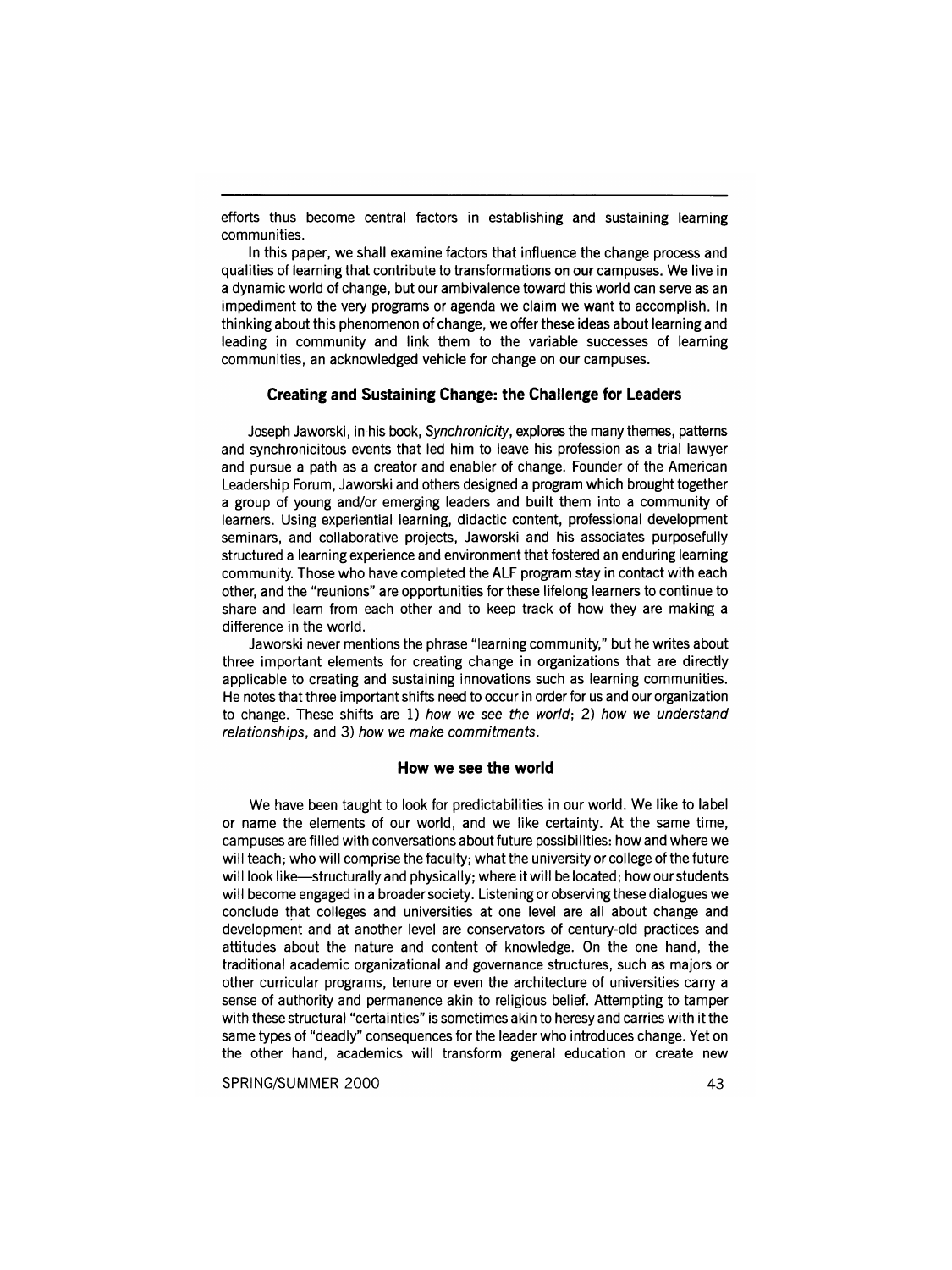interdisciplinary programs or link community service with academic courses or will invent extraordinary ways of teaching and learning using technology as a tool; they will vigorously pride themselves on their creativity in the classroom, in the research labs, in the administrative halls-so long as the perceived basic philosophy and core values of the institution remain intact. Therefore, whenever an innovation, such as learning communities, is introduced to a campus, the "buzz" is usually about how much of a change is likely to be introduced. Ironically, one of the most common ways to accomplish change is to claim that the innovation is not an innovation; that it is being accomplished at other institutions and that this innovation will have little or no impact on university resources.

Underneath the discussions about change or the processes that resist change is a deeply held common belief that the educational system as we know it is fundamentally Valuable and Good and that those who work at these institutions serve a Higher Purpose whose general task is to Make the World a Better Place. Discussions of outcomes assessment, distance learning, anytime/anywhere education often perturb academic constituencies because they appear to challenge this bedrock set of beliefs in the fundamental validity of the academic enterprisein other words, how we see the world. How can you demonstrate that what you are doing is producing the results or outcomes you claim, asks the educated public? This question unsettles academics because responding to it leads us to examine open-mindedly why we do what we do. The fear is that we may discover that some of what we do has little educational impact and ought to be stopped and that some of what we do does not make a great change in the lives of students but perhaps ought to continue in a different way. While we want to believe that most of what we do has high correlates for producing the type of educated citizen we claim we want to graduate, the reality is that we are not often prepared organizationally or psychologically to validate that belief. Can there be transformational change without challenging some of these dearly held basic assumptions of academia? Probably not. Can there be transformational change without some type of "cost" to the institution? Probably not. Can leaders inaugurate change without also transforming the culture in which the change is to occur? Probably not.

Change at institutions is often driven by external factors. Because students are changing and coming to our institutions with different life experiences, we begin to adapt. As students came with superior technology skills, we moved toward using technology in our learning environments. As students came with different attributes, especially age, we began to change the times and types of class offerings to accommodate adult learners. As the market place has become the most competitive for higher education institutions, we have learned business strategies and fundraising skills. Even as we have tried to hold on to our traditional beliefs and ways of learning, the world has become more plastic, less predictable, more open-ended. And so, as we move into a more contingent, mediated yet unpredictable century, the world of learning and leading is changing. Questions and questioning, learning about learning, become a way of being. One inquiry opens up a set of new questions to think about, and possibility becomes a partner to creativity. On many campuses, change is occurring and resistance to change is occurring. Many predictions about the end of education as we know it abound in journals and newspapers as if once we make that first step to change, we leave everything else behind. Making this first shift in how we see the world is experienced by many as akin to walking off the edge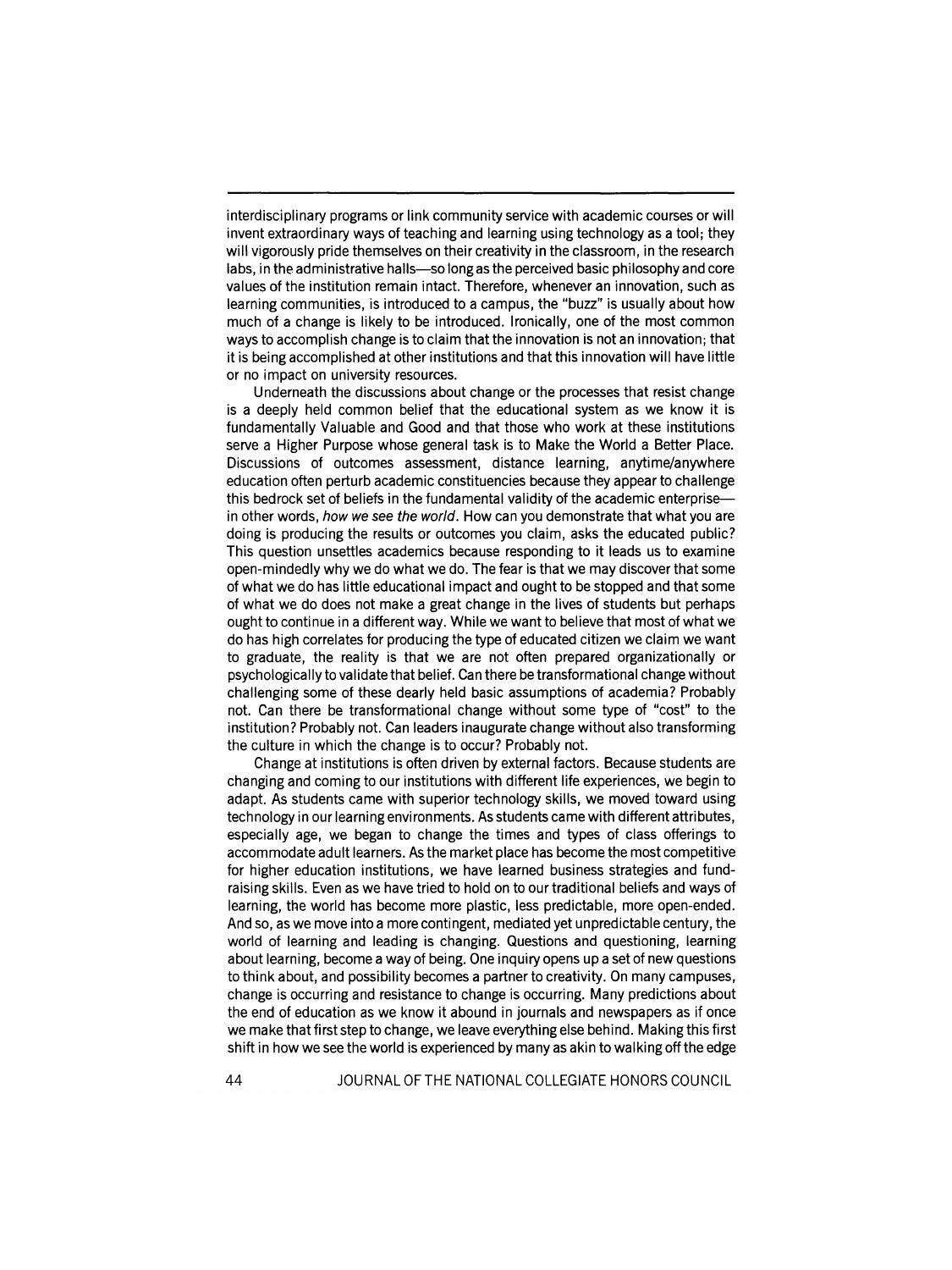of a cliff. It is the most extraordinary first step in any type of transformation, because the perceived world truly changes and once that happens, many possibilities appear that were never before considered.

Not surprisingly, people defend against looking at the world in different ways because they fear that they will lose a series of comforting and long-lived assumptions about how they are to live and thrive in that world. For example, if one questions the nature of the academic major, the catastrophic fear is that "someone" might eliminate the concept of the major. After eliminating the major, we would wonder about what would become of the thousands of faculty who "practice" in these majors and the hundreds of graduate programs who prepare them for this practice? A vista of unemployed academics would loom. Even framing hypothetical questions publicly can flood a campus with fear and uncertainty. And so, while there are endless discussions on campus about revisions of majors and even elimination of some majors that are not drawing students, there is very little discussion on most campuses about whether or not we should be organized around majors. Similarly, while faculty spend years working to achieve tenure and then serving on tenure review committees, for the next group of aspirants, there is relatively little open discussion about the contemporary purpose of tenure and how the professorate will and must change. Discussions about change are framed in the least disruptive ways, and when faculty votes occur, most times, tradition roars back into the room. This is the way that the academic industry preserves the status quo.

Suppose we envision a world that is more open, dynamic and interconnected. Suppose we see our universities, not as a series of small countries or territories but as a landscape of learning communities, interacting and leveraging resources and sharing a set of common values about learning, civic engagement and professional development. We might have a different budgeting process, a different way to understand faculty achievement, a different way to learn with and from our students, a different way to structure our campuses. Might we not frame this shift in terms of possibilities for enrichment and not as scenarios for loss and desperation?

Ultimately, how we see the world in the 21st century will have a major impact on how we teach and lead in our communities of learning. The continuing tension in higher education and American society between individuality and community lies at the heart of the matter. Future educational paradigms will be based fundamentally on openness and the ability to learn and to use that learning in a variety of work and living environments. If we hold on to a particular way of seeing the world, we keep ourselves locked inside our fears of change and miss the tremendous opportunities for generativity that lie ahead.

# **How we understand relationships**

Margaret Wheatley's book A Simpler Way portrays a world that is interconnected in every way possible. Her photos show the repeated patterns in nature, and her text reveals a natural world that is a dynamic, interconnected system. When one reads this book, one wonders how it could be any other way. The connections, at all levels of our consciousness, abound ,and we are suffused with a sense of wholeness and well-being. Why then do we spend so much of our lives breaking down these connections and setting up barriers to communication?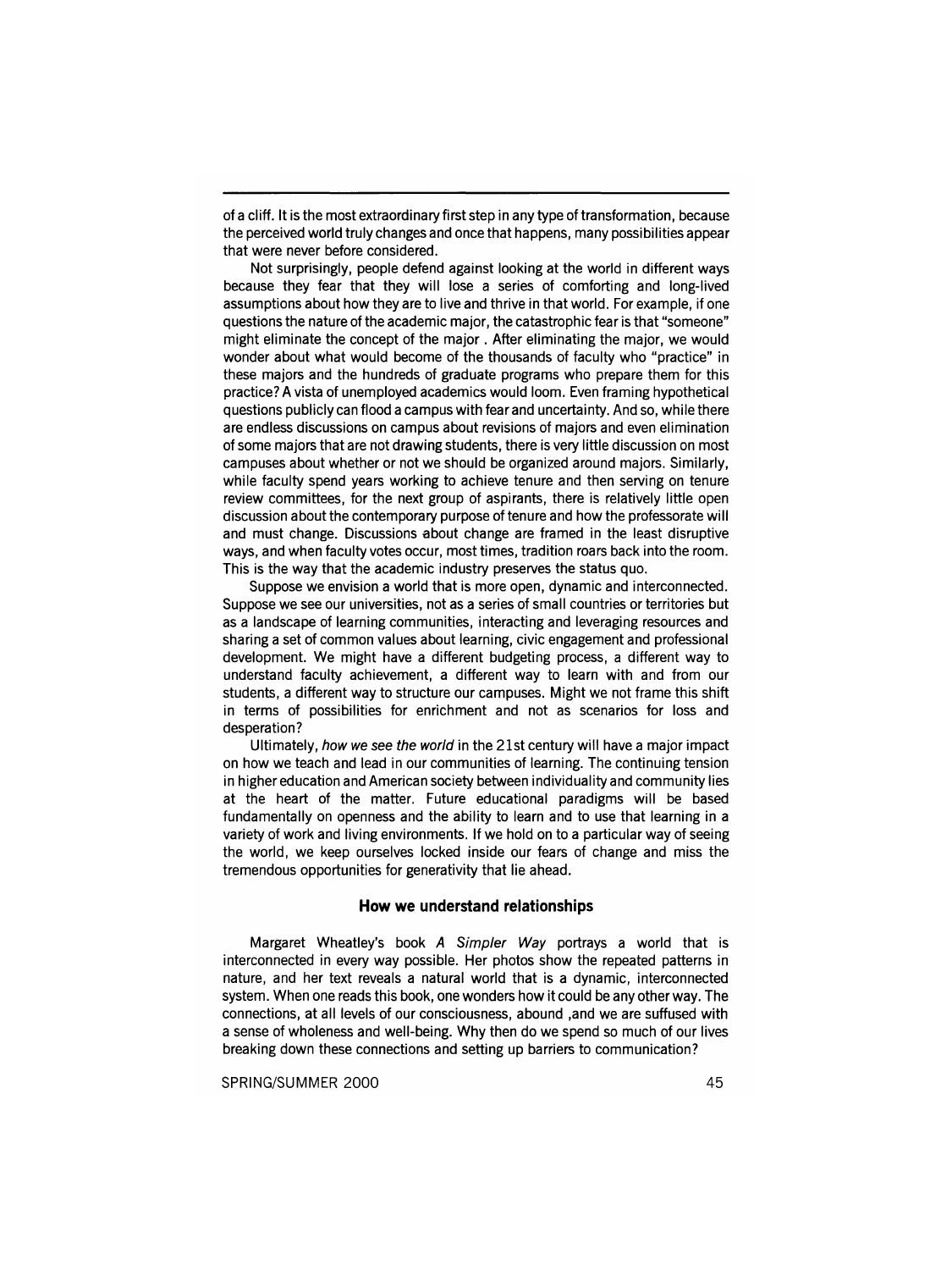In academia, we chop up our knowledge base into schools, colleges, divisions, departments; we provide hierarchical titles and roles for faculty and staff; we distribute funds on seniority bases, or criteria of sufficiency. We give awards and endlessly find ways to separate people into "the Good, the Not-So-Good, and the Stars." Classes that actually foster the connection between learning and living are few. Students sit in classes as anonymous participants. Faculty often do not know each other outside of their departments or divisions. Everywhere there is separation not connection. Learning communities purposefully attempt to connect some of these single courses through thematic linking of traditional studies. They often break down the barriers of 50 minute classes to engage students and faculty across a broader time span. They challenge the academic structure by encouraging learning to span several disciplines; and they can build a different way of learning together that values collaboration not competition to accomplish assignments. Leading and learning in community mirrors the natural world that Meg Wheatley describes because the world is perceived as both chaotic and orderly, variously patterned and endlessly changing, alive to possibilities and honoring connections.

Martin Buber's classic text, I and Thou, speaks to the importance of developing mutuality as a way of enhancing our humanity. If we experience the world as fundamentally connected, then our views about relationships reflect this unity and connection. Our understanding of relationships then moves away from power and competition towards collaboration and vulnerability. As learners, we begin to understand that we do not *Icannot* learn alone. If we are in the role of teacher, we begin to see that we can work with our students in ways other than as an authority figure. We begin to act like a mentor and coach; we facilitate our students' learning; we begin to speak to our own areas of ignorance and then we begin to see ourselves as learners, too. If we are in the role of students, we begin to understand that knowledge is not finite, that information can be found in many places, and that learning with other students and other faculty does not have to produce a grade. Relationship becomes the basis for learning, and we understand that unless we establish strong relationships, our learning will be compromised.

An important part of this shift in the nature of relationship involves a capacity to experience, tolerate and speak to disappointment and loss. The end of an academic term can be experienced as the possible end of a special set of relationships, not simply the end of a class where a grade is given. If we do not provide a space for reflection and grieving, we thereby try to protect ourselves from acknowledging loss in order to maintain a more distanced, utilitarian view of our education. Grieving and reflection on one's experiences thus become an important element of growing and changing and therefore need to be a part of a learning community's culture. It is our flight from death, our wish not to grieve that fundamentally blocks change. Change must involve loss. We ask our students to change every semester, every class. We ask them to learn in different ways regardless of their preferred learning style and yet subtly, pervasively, we try to keep our world predictable and orderly.

Truly confronting how we develop and sustain relationships is very difficult because of the natural tendency to avoid the pain of loss, and this is one of the fundamental reasons why institutional change is so difficult. Human beings are changing every moment; their lives grow and contract; possibilities at 20 years old may be past accomplishments or missed opportunities at age 50. Students are the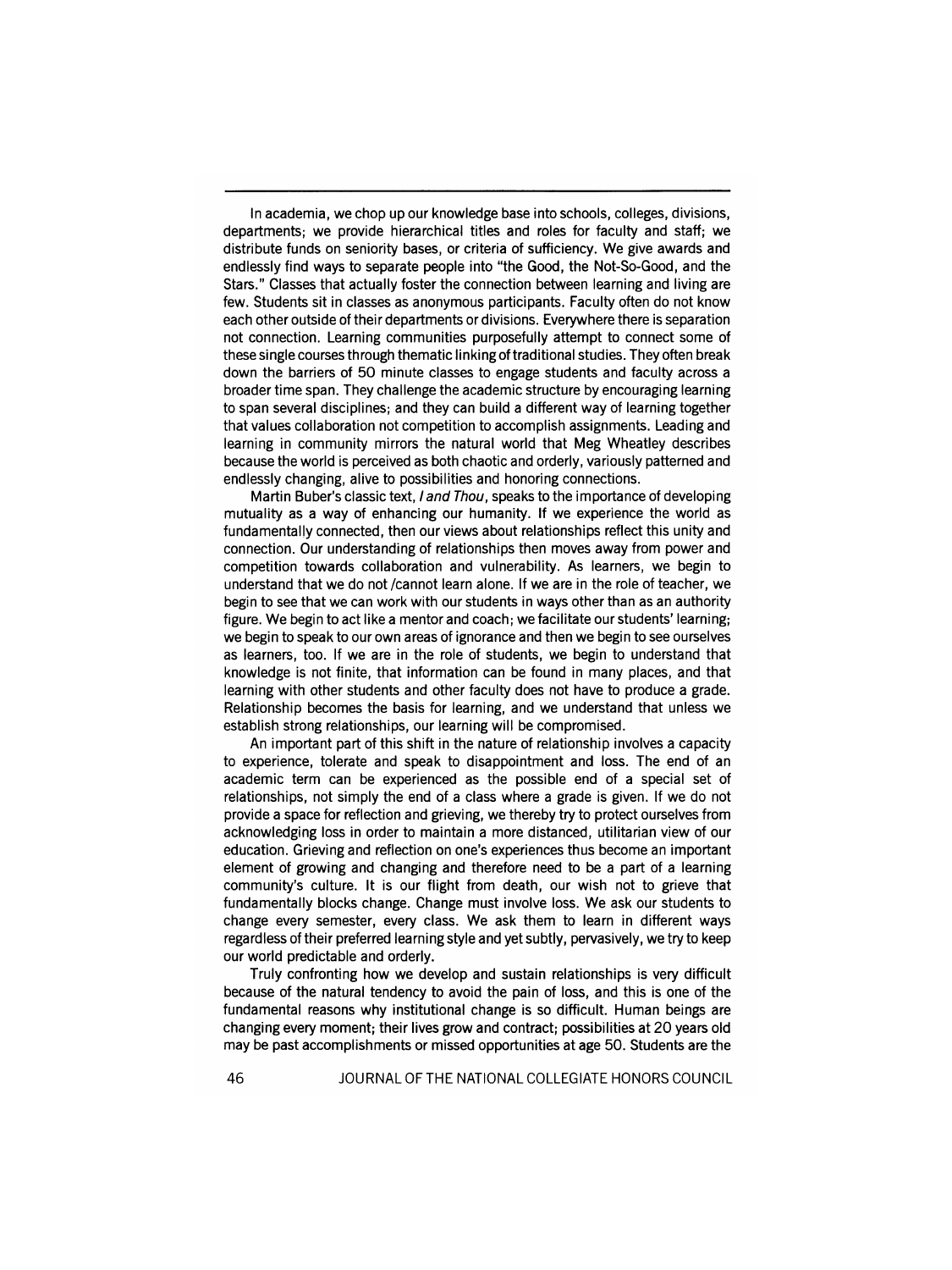main drivers of change: they come to an educational institution in order to change. Faculty, especially tenured faculty, have made a commitment to their institution and to a set of relationships that form the academic community. Administrators, especially senior administrators, are often viewed as transients by the other two constituents. Nationally we know that administrators are more mobile than faculty-and probably students, who, by and large, tend to attend schools within a 500 mile radius of their homes. Change implies mobility, and when the most mobile group tries to implement change, the campus can react to these initiatives as an administrative fad and dismiss them. Even though many learning communities are started by faculty, the institutional commitment is interpersonal and relational. When the supportive administrator leaves, the learning community is at risk. Taking up innovations thus implies their loss unless the assurances for institutionalization are great. A campus community comprised of changing human beings embraces any change very carefully because the university must continue beyond these innovations and the custodians of the institution, the faculty, feel a deep obligation and responsibility to preserve their idea and ideal of an traditional community of scholars.

Once we make a shift in how we see the world, however, some of these resistances also shift. Now we see that the world is contingent upon the relationships in that world, and if we work differently with our colleagues and students, our expectations of the kinds of relationships that are possible also change. This is clearly the case with learning communities: students and faculty report deeper learning, more complex relationships when the roles, the relationships, shift. Because the learning is contingent and connected, the possibilities for teaching also enlarge; the opportunities to work together expand; the assignments are more imaginative; and the baselines for expectations for teaching and for learning rise. Those who become members of a learning community are able to establish deeper relationships with one another and approach learning from multiples perspectives. If a shift truly occurs, if faculty and students complexly understand what learning in community means, then they will use that knowledge to institute other changes and they will change themselves.

### **How we make commitments**

In these dynamic times, the idea and experience of commitment is a vital but fleeting concept. We can remember a time barely 10 years ago when workers or potential workers (college students, for example) might have had the expectation that their careers would be fairly stable and that the employer would continue to have an investment in the stability of its work force. In the 21st century, this assumption of continuance is disappearing. Neither the employer nor the employee bring to work an expectation of loyalty or commitment to an organization. Rather the commitment has been transferred to the individual and the particular knowledge base any individual can bring to a particular problem at a particular moment. This condition is gradually impacting higher educatton as students and employers value less and less a degree from any one institution. In a buyer's market, colleges and universities become one of many sources of education and training. And in a buyer's market, what is being sold is knowledge. The knowledge is being packaged in a variety of forms and this market segmentation is exploding. Technology makes it

SPRING/SUMMER 2000 47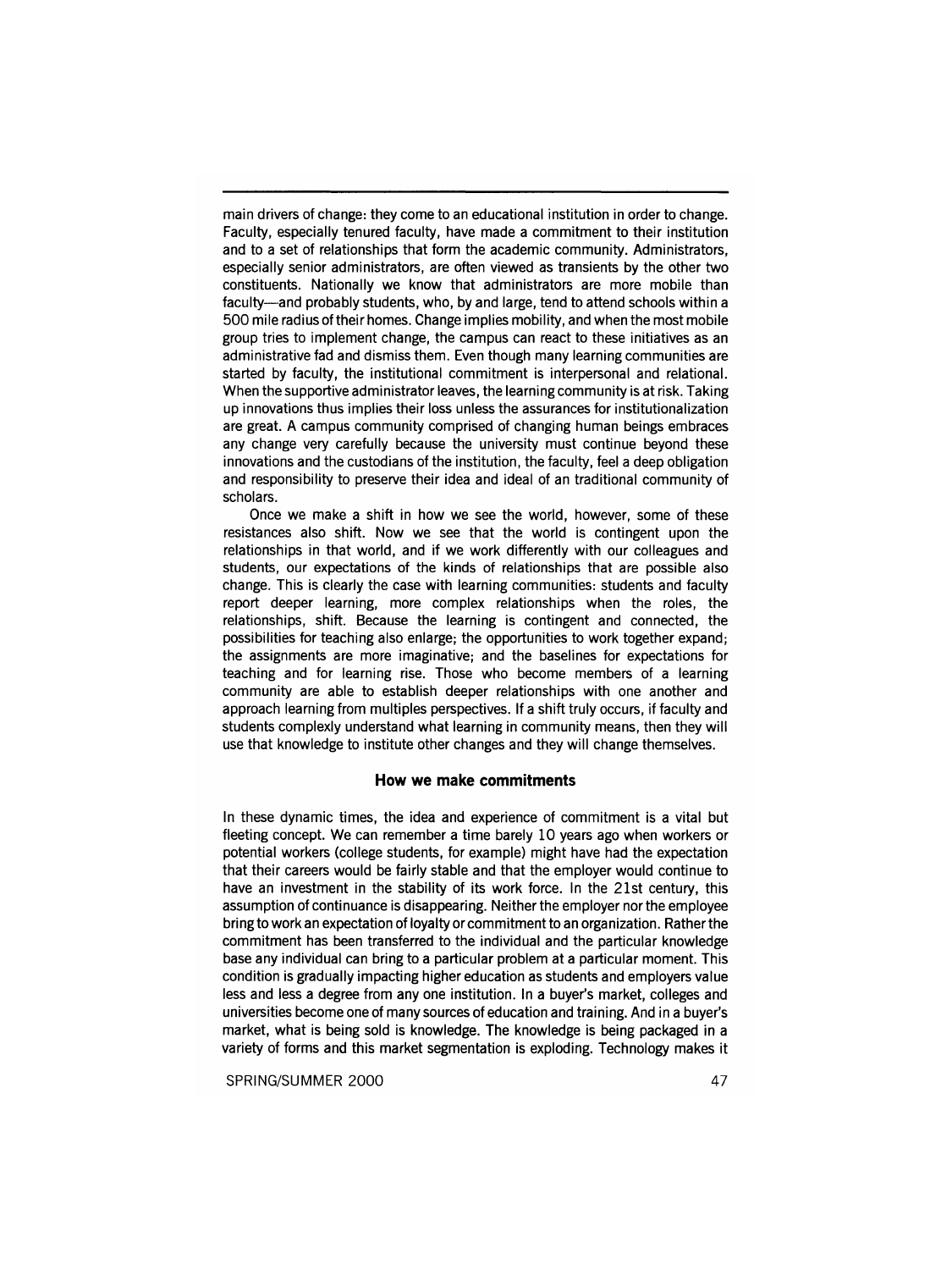possible for students all over the world to construct their own educational plans and to use a variety of educational providers to fulfill those plans. Institutions of higher education are simply one resource to use in building one's knowledge base. Even the concept and need for a college degree is challenged.

One could ask why learning communities continue to flourish when "community" as we have experienced it is already being transformed. What does commitment look like in a transformational environment, and what can endure when the assumptions about how we are leading our lives is shifting so dramatically?

As has been noted, when learning communities are established, they are often seen as ways to address certain problems, as "silver bullets" aimed at general university concerns such as retention, cross-disciplinary studies or even faculty development and invigoration. Their creation is often established at the edge of the curriculum, not embedded in the heart of the academic enterprise, and their number, except for FIG's or formal living/learning communities like residential colleges at state universities, is small. In other words, the institutional commitment is conditional and local and usually connected to a particular group of faculty or administrators. Students join one or possibly two learning communities while attending a particular institution.

Thinking about a shift in how we make commitments means we must be purposeful in thinking about why we want to create and sustain learning communities. A commitment to establishing learning communities must reside in a whole systems view of an institution and a holistic plan for what learning communities represent. For example, establishing a learning community does not often mean that the university is committed to cross-disciplinary education although it ought to mean just that. It means, at minimal, that the university is providing a space for some cross-disciplinary education to occur for some students and faculty. Placing learning communities among special populations or confining their existence to special programs does not signify that the institution changes its other programs in relation to these populations, although it ought to mean that. Because true institutional change is not embedded in the creation of learning communities, learning communities like many other so-called innovations, last for a period of time and then yield to the next iteration of campus change. Areas of campus such as the registrar's office, the admissions office, the alumni office have to think about their roles in a different way if learning communities are to flourish. Curriculum committees, tenure and promotion committees, hiring committees have to rethink the types of individuals who can work in a learning community environment. Enduring change is not cosmetic; it is systemic; and leading such change requires patience and a view of an institution as a complex, interrelated entity.

When learning communities are created out of a shift in how we see the world and how we establish relationships, then institutional commitment is necessary, not conditional. Also, the work within the learning communities shifts from being a kind of experiment or temporary innovation to being a vigorous engagement with important curricular and value-based assumptions. Learning communities are then not seen as vehicles for solving particular problems but as ways to foster constructivist thinking, collaborative engagement, team work and a habit of connected relatedness. In an environment of commitment, trust flourishes and connection to one another and perhaps to the institution deepens. When people rely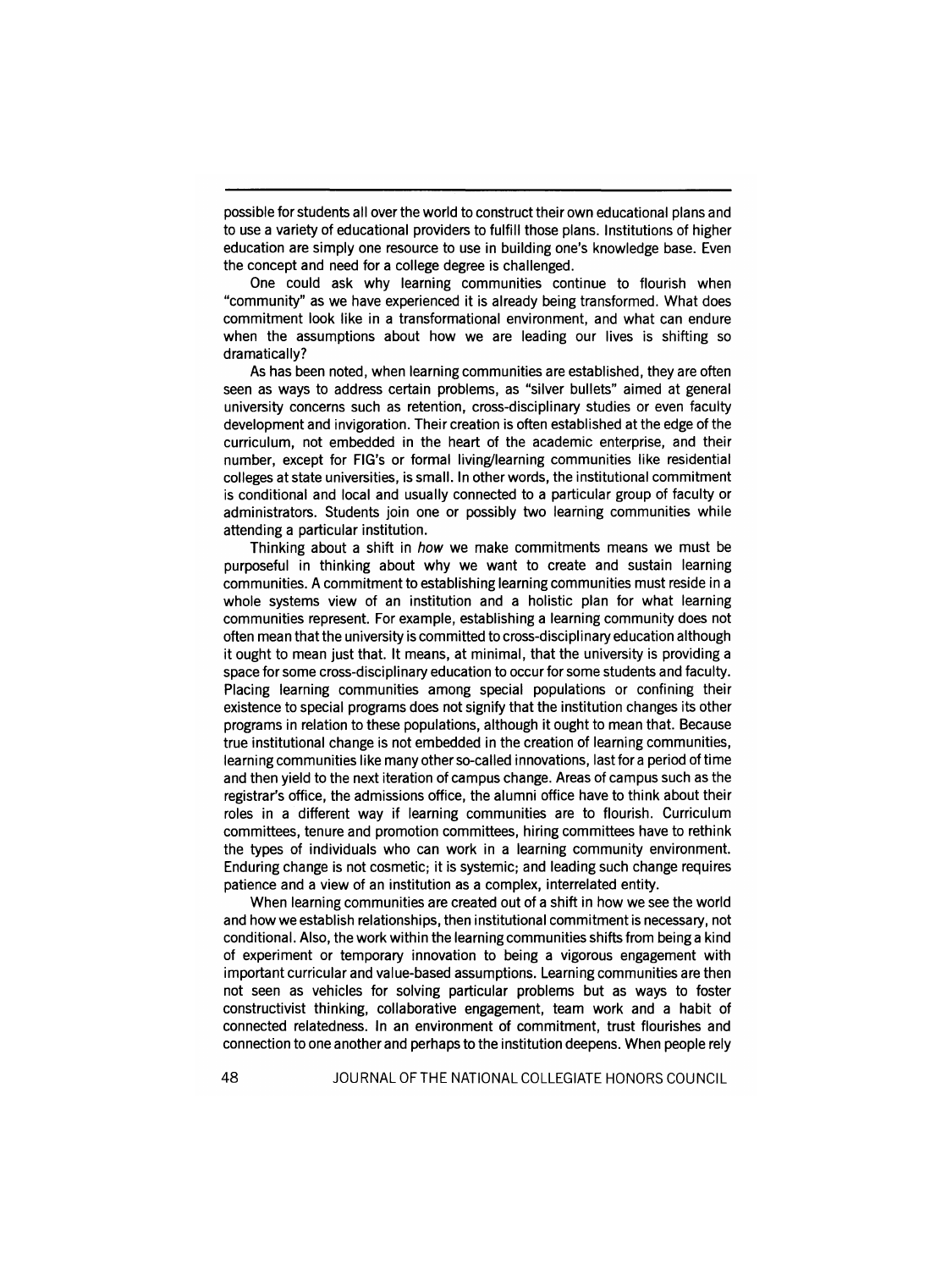on one another, they work in community. They can argue and test out new ideas; they can validate evidence; and they can move into uncertain territory. The flow of meaning that can be created through learning communities links to other aspects of the curriculum and to others in the community, on campus and off campus.

Learning communities that are created out of an institutional commitment to learning then have meaning for many. Opportunities to reflect on discoveries and experiences are not contained within the walls of the learning community but find voice and influence among those not formally engaged in the learning community. Those discoveries become linked to the institutional plans and elaborated in other examples of shifts in how one sees the world, how one establishes and continues relationships and how one makes and continues commitments. When the experience and dynamism of learning communities are encapsulated, the institution loses an extraordinary opportunity to expand the learning for others.

The challenge for leaders, those who enable learning communities to exist and those who teach and learn in learning communities, is to urge and maintain a dynamic whole systems perspective. This will demand a rapidly cascading change in how we see the world. Leaders do not always bring this point of view because they do not necessarily see themselves as part of a learning community in a very broad sense. Leaders live in a world that asks for concrete solutions to enormously complex problems and their focus, understandably, is to drive towards addressing those problems. Shifting that more directed, goal-driven stance to a more open, process-oriented, flexible and inclusive posture is difficult, but is exactly the challenge posed by teaching and learning in a learning community. The kinds of transformational learning that learning communities can foster replicates in microcosm the macrocosmic learning and leading that also must occur in order to sustain, in a deep way, the learning community experience.

## **Learning as a way of being**

When we consider the dramatic changes in the students who are studying at colleges and universities and the pressure those institutions feel to address the needs of these "customers," the challenge to higher education seems enormous and even depressing. Yet futurists like Peter Schwartz and Peter Leyden, writing recently in Wired magazine note that the advent of the Information Age can been seen as an enormous positive opportunity for learning and for our society as a whole. They write: "We are watching the beginnings of a global economic boom on a scale never experienced before. We have entered a period of sustained growth that could eventually double that world's economy every dozen years and bring increasing prosperity for -- quite literally--billions of people on the planet. . . . these two megatrends-fundamental technological change and a new ethos of openness-will transform our world into the beginnings of a global civilization, a new civilization of civilizations, that will blossom through the coming century." ("The Long Boom," p. 116).

What they and other futurists predict is that a shift in how we see the world, moving from an expectation of predictability and formality to an engagement with possibility and a continuous construction and re-construction of our world and its opportunities will allow us to dream and play, learn and work, in ways we cannot yet have imagined. This "letting go," however, is subtle and scary, and yet it is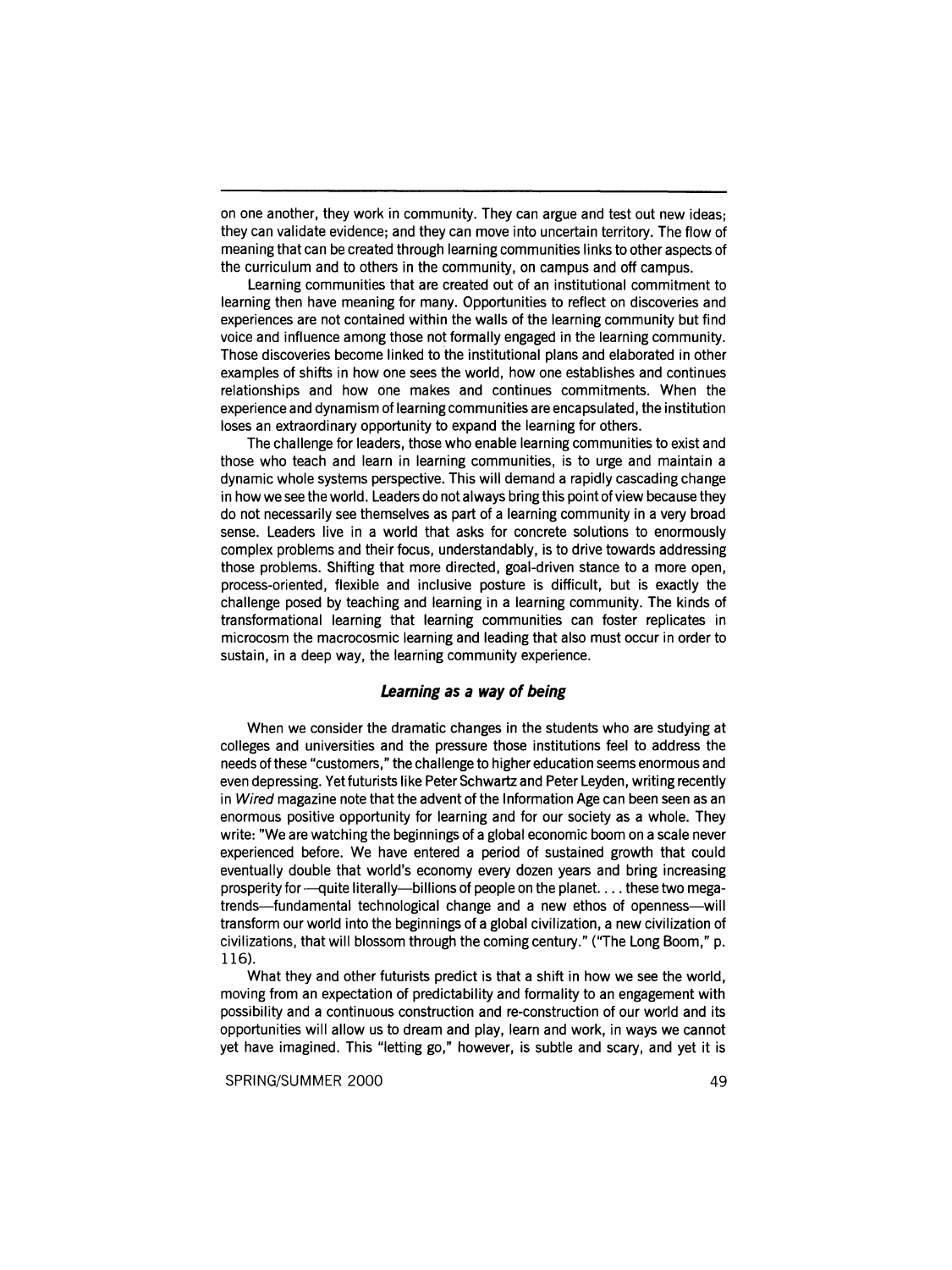precisely what we try to effect in many of our learning communities.

Peter Vaill's recent book, Learning as a Way of Being, speaks to this shift in how we must navigate. In his previous work, he noted that leaders and learners are now operating continuously in a world of "permanent white water." What this means is that we cannot expect that once we manage one crisis or one period of turbulence, we can expect peaceful times. In fact, what is expected is that our world will be and is constructed of a series of turbulences and that these turbulences are the norm. Thus, when we exhort faculty and students to learn about critical thinking and complex decision-making and to develop better verbal and written competencies, we are seeing that these skills will be needed to work in a more plastic, less predictable environment.

Vaill sees this new world as a wonderful opportunity for transforming the ways we learn. Like others we have noted, he speaks to the fact that learning must be connected to how one understands oneself in one's work role and in one's private life. We are not isolated, separate entities, and, in fact, our ways of living are becoming intricately connected with our ways of working. How we understand the world and how we approach learning are inextricably connected to who we are internally. Thus his latest book, Learning as a Way of Being, systematically compares more traditional, academic learning approaches to a more expanded, experientially based stance. This stance speaks directly to the ways learning communities can be constructed in order for them to endure and contribute to institutional transformation.

Each of the types of learning listed below actively engages and empowers the learner. When one engages in these types of learning, one does not rely on the teacher but rather creates a partnership with a more experienced learner. This shift from a teaching to a learning paradigm means that students and their teachers each have much at stake in the learning enterprise. They must work in the present to explore, to connect their minds with their bodies, to assess critically the outcomes of their discourse and their experimentation. When one engages in these types of active learning, the traditional accoutrements of faculty life begin to fall away. If learners are self-directed, then what is the role of grading, we might ask. If we connect explicitly our feelings with learning, then we become more vulnerable and thus more able to admit our mistakes. Learning truly becomes an active noun because it involves exploration, discovery, wrong turns, and stunning mistakes.

Learning communities use the types of learning listed below:

| Self-directed learning     | Non-prescribed learning: no road maps; invention,<br>integrated with one's values, skills, life experience   |
|----------------------------|--------------------------------------------------------------------------------------------------------------|
| Creative learning          | learning: divergent thinking, exploration,<br>Inventive<br>discovery                                         |
| <b>Expressive learning</b> | Learning in the here-and now: connecting feelings with<br>discovery and expressing it in the external world. |
| <b>Feeling learning</b>    | Vulnerable learning: making mistakes,<br>trving<br>out.<br>acknowledging limits of competence                |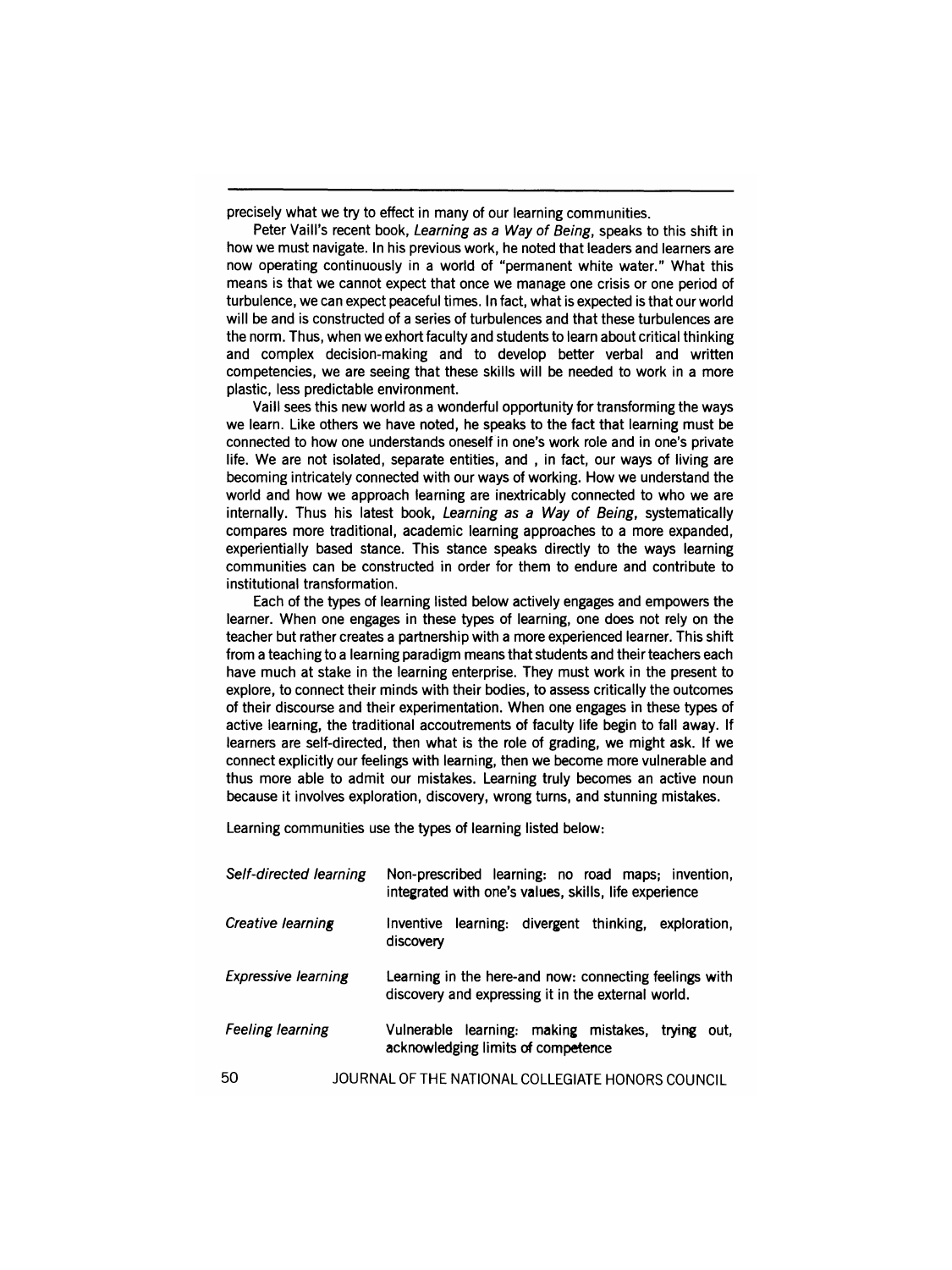| On-Line learning   | De-institutionalized learning: on-the-job learning                                                                                           |
|--------------------|----------------------------------------------------------------------------------------------------------------------------------------------|
| Continual learning | Lifelong learning: continuation of learning themes;<br>feeling like a beginner again and again, testing oneself<br>and one's knowledge base. |
| Reflexive learning | Learning about learning: paying attention to the learning<br>process; folding back reflections into lifelong learning<br>themes.             |

When we link explicitly learning and living, the shifts in perspective become apparent and almost commonplace. The role of the learner in a learning community is taken up by the student and the faculty and the internal and external themes of their relationships, their life long experiences, develop into what Senge calls a "Purpose Story." How each learning community unravels and learns its story then becomes a launching point for re-integration into the larger system-the college and the community. Vigorous learning communities contain many stories: students speak to the joy of cross-disciplinary study, to the freedom of dialogue among themselves and their teachers; the faculty tell of being rejuvenated, of working with their colleagues in a new, more meaningful way. Telling these stories becomes an active way of assessing the success of the learning communities and, at the same time, discovering new ways of understanding how people are learning. Telling the stories shows that we are a healthy organization; that we are on a journey which is both general and specific, purposeful and theoretical. Stories reveal how we see the world, how we understand relationships, how we make commitments. They form the core of institutional identity-and these stories are changing... away from the heroic teacher who is embedded with the wisdom of the ages toward a more democratic, participatory community.

Senge writes: "Real learning gets to the heart of what it means to be human." When learning communities engage in "real learning," they involve human beings in a deep way in the process of living. Thus learning communities are alive, dynamic arenas to pursue one's being. Leaders, whether they be administrators, faculty or even students, cannot create a learning community out of context and cannot keep it away from the changing context after it has been established. When we lead and learn in community, we discover our roles over time; we purposefully commit to shared values and goals; and we acknowledge a diversity of viewpoints, perspectives and backgrounds. When people choose to become members of a learning community-in all their various roles- they need to make a commitment to examine and reexamine what membership in this community entails. Living in a world of permanent white water, in a world where the definitions of what it means to learn are changing, those who claim to undertake change must examine how that change affects every aspect of the system in which they work. Far from heading over a cliff, this type of work brings life to an organization and connects it with the enduring spirit of living and learning in community.